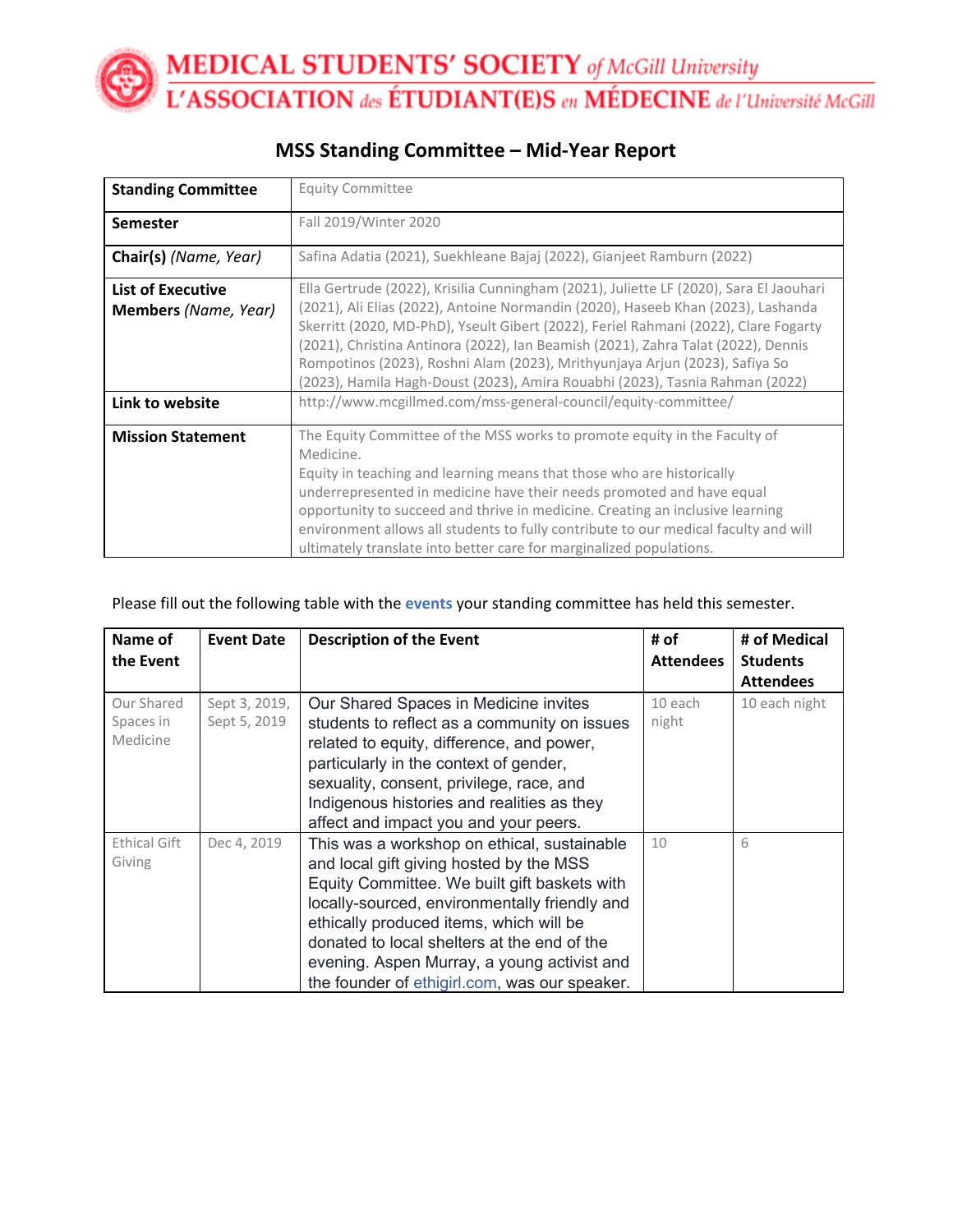**MEDICAL STUDENTS' SOCIETY** of McGill University L'ASSOCIATION des ÉTUDIANT(E)S en MÉDECINE de l'Université McGill

Please fill out the following table with the **meetings** your standing committee has held this semester.

| Date of the<br><b>Meeting</b> | <b>Duration</b><br>(h) | <b>Topics Discussed at the Meeting</b>                                                                                                                                                                                                                                                                                                                                                    | <b>Exec Members Present</b>                                                                                                                                                                                                  | <b>Exec Members</b><br>Absent                                                                                                                                                                            |
|-------------------------------|------------------------|-------------------------------------------------------------------------------------------------------------------------------------------------------------------------------------------------------------------------------------------------------------------------------------------------------------------------------------------------------------------------------------------|------------------------------------------------------------------------------------------------------------------------------------------------------------------------------------------------------------------------------|----------------------------------------------------------------------------------------------------------------------------------------------------------------------------------------------------------|
| (DD/MM/YY)<br>25/09/19        | 1h30                   | Planning onboarding session for<br>$\overline{\phantom{a}}$<br>new members<br>Equitable events policy<br>Equitable events sub-committee<br>creation<br>Project updates (Our Shared<br>Spaces in Medicine, student<br>parent survey)<br><b>Widening Participation</b><br>Committee<br><b>Equity Library</b><br><b>EdCom and Admissions</b><br>Committee discussion                         | Safina, Samuel, Ella,<br>Gianjeet, Suekhleane,<br>Zahra, Krissy                                                                                                                                                              | Ali, Amira,<br>Antoine, Brendan,<br>Christina, Clare,<br>Dennis, Feriel,<br>Hamila, Haseeb,<br>Ian, Juliette,<br>Lashanda,<br>Mrithyunjaya,<br>Niko, Paul,<br>Roshni, Safiya,<br>Sara, Tasnia,<br>Yseult |
| 18/10/19                      | 2h30                   | Understanding equity<br>$\frac{1}{2}$<br>Team-building activity<br>$\overline{\phantom{a}}$<br>Onboarding topics (how the<br>committee works)                                                                                                                                                                                                                                             | Ali, Amira, Antoine,<br>Brendan, Christina, Clare,<br>Dennis, Ella, Feriel,<br>Gianjeet, Hamila, Haseeb,<br>Juliette, Krissy, Lashanda,<br>Niko, Paul, Roshni, Safina,<br>Safiya, Sara, Suekhleane,<br>Tasnia, Yseult, Zahra | lan, Mrithyunjaya,<br>Samuel                                                                                                                                                                             |
| 13/11/19                      | 2h00                   | Equitable events policy<br>$\frac{1}{2}$<br>Membership requirements<br>$\overline{\phantom{0}}$<br>Recruitment for sub-committees<br>$\overline{\phantom{a}}$<br><b>GA motions</b><br>$\overline{\phantom{a}}$<br>Med Project<br>Ideas for new projects<br>$\qquad \qquad -$<br><b>Budget</b><br>$\qquad \qquad -$<br>Project updates<br>$\overline{\phantom{a}}$<br>Equity library       | Zahra, Tasnia, Ella, Krissy,<br>Safina, Juliette, Yseult, Ali,<br>Clare, Christina, Lashanda                                                                                                                                 | Amira, Antoine,<br>Brendan, Dennis,<br>Feriel, Gianjeet,<br>Hamila, Haseeb,<br>Ian, Mrithyunjaya,<br>Niko, Paul,<br>Roshni, Safiya,<br>Samuel, Sara,<br>Suekhleane                                       |
| 08/01/20                      | 1h30                   | Equitable events policy action<br>$\bar{ }$<br>items<br>Online Equity library<br>Updates from Faculty of<br>Medicine Equity Committee<br>(FOMEC)<br>Recruitment for sub-committees<br>Med Project<br>$\overline{\phantom{a}}$<br>Updates on current projects<br>$\overline{\phantom{a}}$<br>Discussion on creation of new<br>projects<br>Updating the website<br>$\overline{\phantom{a}}$ | Haseeb, Amira, Hamila,<br>Sara, Safina, Samuel,<br>Dennis, Christina,<br>Brendan, Niko, Ella, Paul,<br>Gianjeet, Suekhleane,<br>Tasnia                                                                                       | Ali, Antoine,<br>Clare, Feriel, Ian,<br>Juliette, Krissy,<br>Lashanda,<br>Mrithyunjaya,<br>Roshni, Safiya,<br>Yseult, Zahra                                                                              |
| 13/02/20                      | 1h00                   | <b>Budget updates</b><br>$\overline{\phantom{a}}$<br>FOMEC, students with disabilities<br>$\overline{\phantom{a}}$<br>receiving inadequate support<br>Equity complaints<br>$\overline{\phantom{a}}$<br>Equitable events submissions<br>updates<br>student parent survey<br>$\qquad \qquad -$                                                                                              | Antoine, Christina, Clare,<br>Feriel, Gianjeet, Hamila,<br>Niko, Suekhleane, Tasnia                                                                                                                                          | Ali, Amira,<br>Brendan, Dennis,<br>Ella, Haseeb, Ian,<br>Juliette, Krissy,<br>Lashanda,<br>Mrithyunjaya,<br>Paul, Roshni,                                                                                |